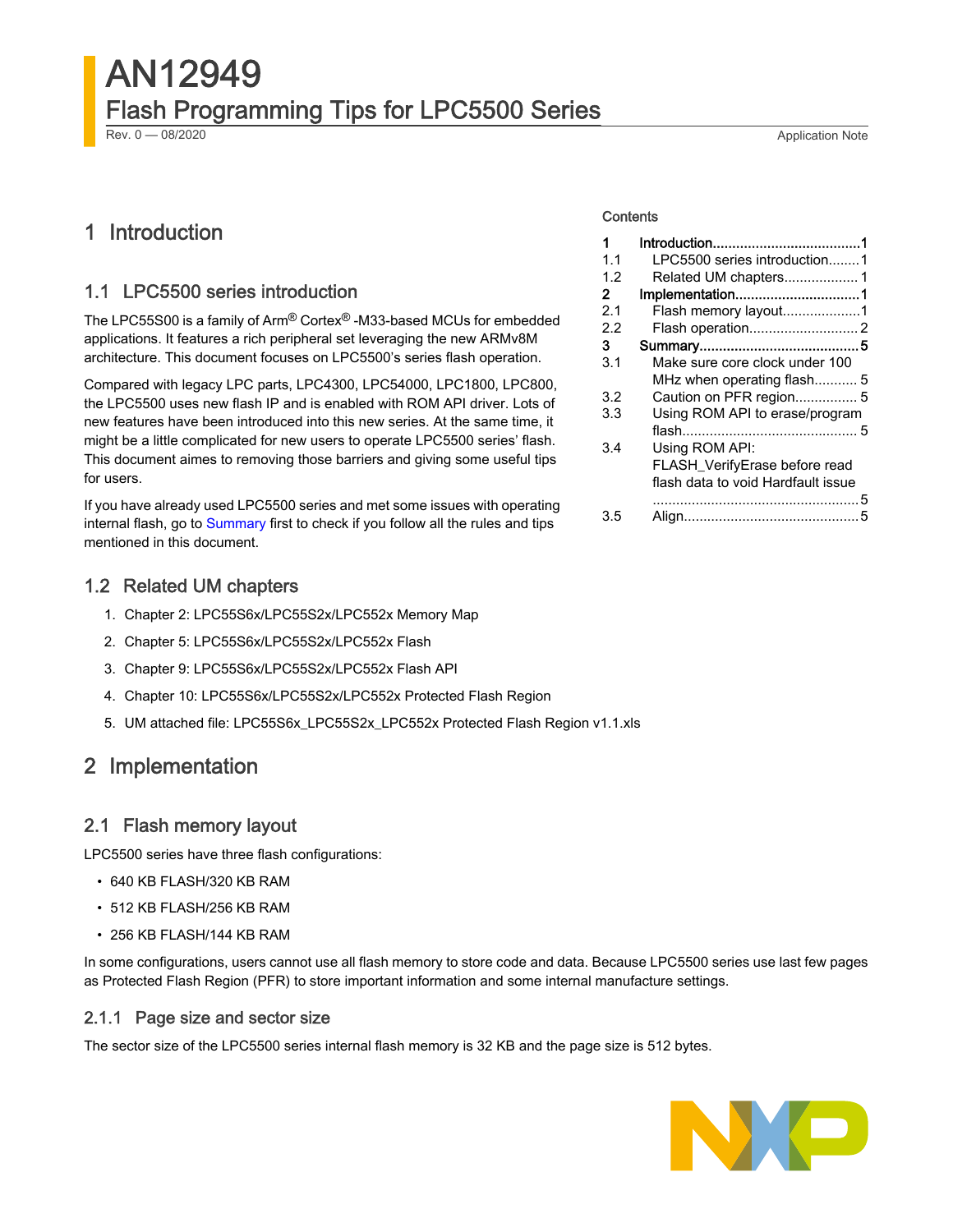<span id="page-1-0"></span>The minimum programming size is the page size, 512 bytes.

The minimum erase size is page size, 512 bytes.

#### 2.1.2 PFR region in last pages of flash memory

Unlike legacy LPC parts, all LPC5500 series use last few pages of flash memory as PFR. PFR is used to store some important user and manufacture configuration information. PFR cannot be used as normal flash to store data and code. Programming PFR needs special cautions, or the chip might be malfunctioned. Figure 1 shows the flash memory layout.



#### As shown in Figure 1:

The PFR size of LPC55S6x/LPC55S2x is 10 KB, located in 0x0009\_D800 – 0x0009\_FFFF.

The PFR size of LPC55S1x is 12 KB, located in 0x0003\_D000 – 0x0003\_FFFF.

- For LPC55S6x/LPC55S2x 256/512 KB part, the total flash size can be used by customer is 256/512 KB.
- For LPC55S6x/LPC55S2x 640 KB part, the total flash size can be used by customer is 630 KB.
- For LPC55S1x 64/128 KB part, the total flash size can be used by customer is 64/128 KB.
- For LPC55S1x 256 KB part, the total flash size can be used by customer is 244 KB.

### 2.2 Flash operation

LPC5500 series' flash implement internal ECC management, including single bit correction and error correction logging. This makes flash more secure and robust than others. But this feature also brings an issue: when performing AHB read, memcpy, of an erased or corrupted flash memory, a HardFault will occur. This may happen when users try to read, AHB read, an erased while not programmed flash page.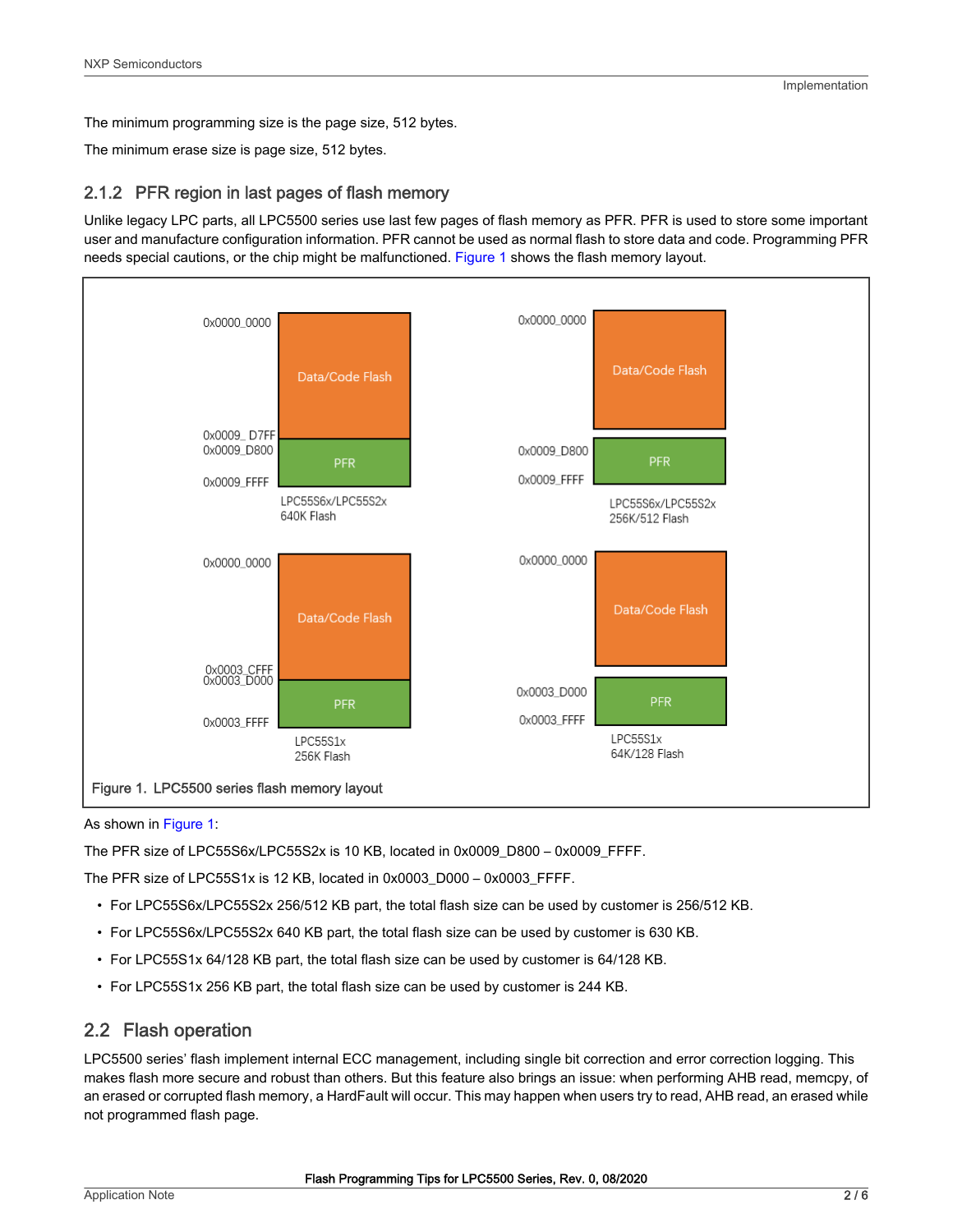See Notes in Block diagram in LPC55S6x/LPC55S2x/LPC552x User manual (document [UM11126](https://www.nxp.com/webapp/Download?colCode=UM11126)).

#### NOTE

When performing AHB reads of the flash memory contents, a hardware fault will occur if an unrecoverable error is detected. Read operations performed using flash controller commands (see Command listing) will not cause a hard fault.

The following section will discuss how to work around this issue.

Also, PFR region resides the last pages of flash, making it vulnerable to be erased accidently. To avoid this, we recommend using ROM API to operate flash instead of manipulating flash register directly. ROM API provide internal protection to avoid user erase PFR accidently. While the flash register gives you free access to all flash data, it is a little "dangerous".

We suggest using ROM API to access data flash and PFR. The flash register operation is not recommended.

Finally, flash erase and program can only be done when core clock <=100 MHz. if the CPU running at higher than 100 Mhz, user must lower CPU frequency first than erase and program flash.

#### 2.2.1 Flash ROM API

The BootROM of LPC5500 series provides a set of Flash APIs for users. ROM API table is located at the address of  $0 \times 130010$  fo.

Figure 2 shows the ROM API address layout.



SDK provides full examples of how to use flash driver to operate internal flash. The example is located at:

\boards\lpcxpresso55s28\driver\_examples\flashiap

We suggest using ROM API to access data flash and PFR. The flash register operation is not recommended.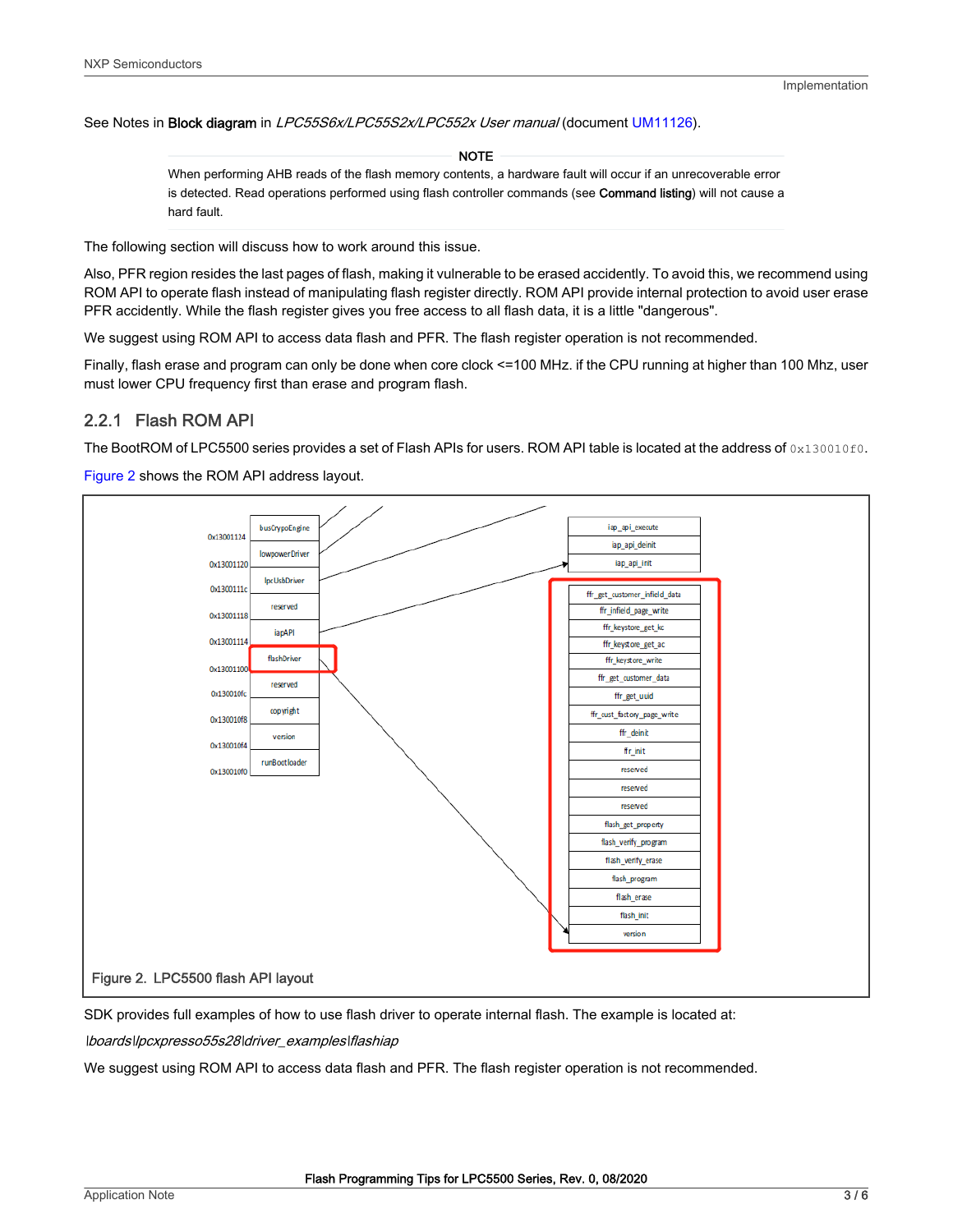#### 2.2.2 Flash Init

To use Flash ROM API to operate flash, you need first initialized flash instance. The FLASH Init API in SDK needs to pass a flash config t structure. When calling this API, the structure returns some flash parameters, such as, FLashSecterSize, TotalFlashSize, PageSize, etc. Users should check and confirm that the parameters are correct.

```
#define ROM API TREE ((*uint32 t) 0x130010f0)
#define FLASH API TREE ((flash driver interface t*) ROM API TREE[3])
flash config t flashConfig;
status = FLASH API TREE->flash init(&flashConfig);
```
Figure 3. Flash Init code

#### 2.2.3 Flash erase

The flash erase API is easy to use. The start and lengthInBytes filed need to be 512 bytes aligned.

```
#define ERASE KEY 0x6b65666b
status = FLASH API TREE->flash erase(&flashConfig, 0x0, 0x4000, ERASE KEY);
```
Figure 4. Flash erase

#### 2.2.4 Flash program

Same as Flash Erase API, the start and lengthinBytes filed need to be 512 bytes aligned.

```
uint8 t programBuffer[512];
for (uint32 t i=0; i<sizeof(programBuffer); i++)
     programBuffer[i] = (uint8 t) (i \& 0xFF);status = FLASH API TREE->flash program(&flashConfig, 0x0, programBuffer,
                                      sizeof(programBuffer));
```
Figure 5. Flash program

#### 2.2.5 Flash read

Accessing or reading blank flash area will hit hardfault, so before performing the access/read, check whether the flash region is blank or not.

SDK provides an API named FLASH\_VerifyErase for blank checking. Before accessing or reading a flash page that we don't know blank or not, use FLASH\_VerifyErase to confirm. If the page is blank, the content in this page is all 0xFF, and reading or accessing it directly will hit hardfault. If the page is not blank, it can be read/access as usual.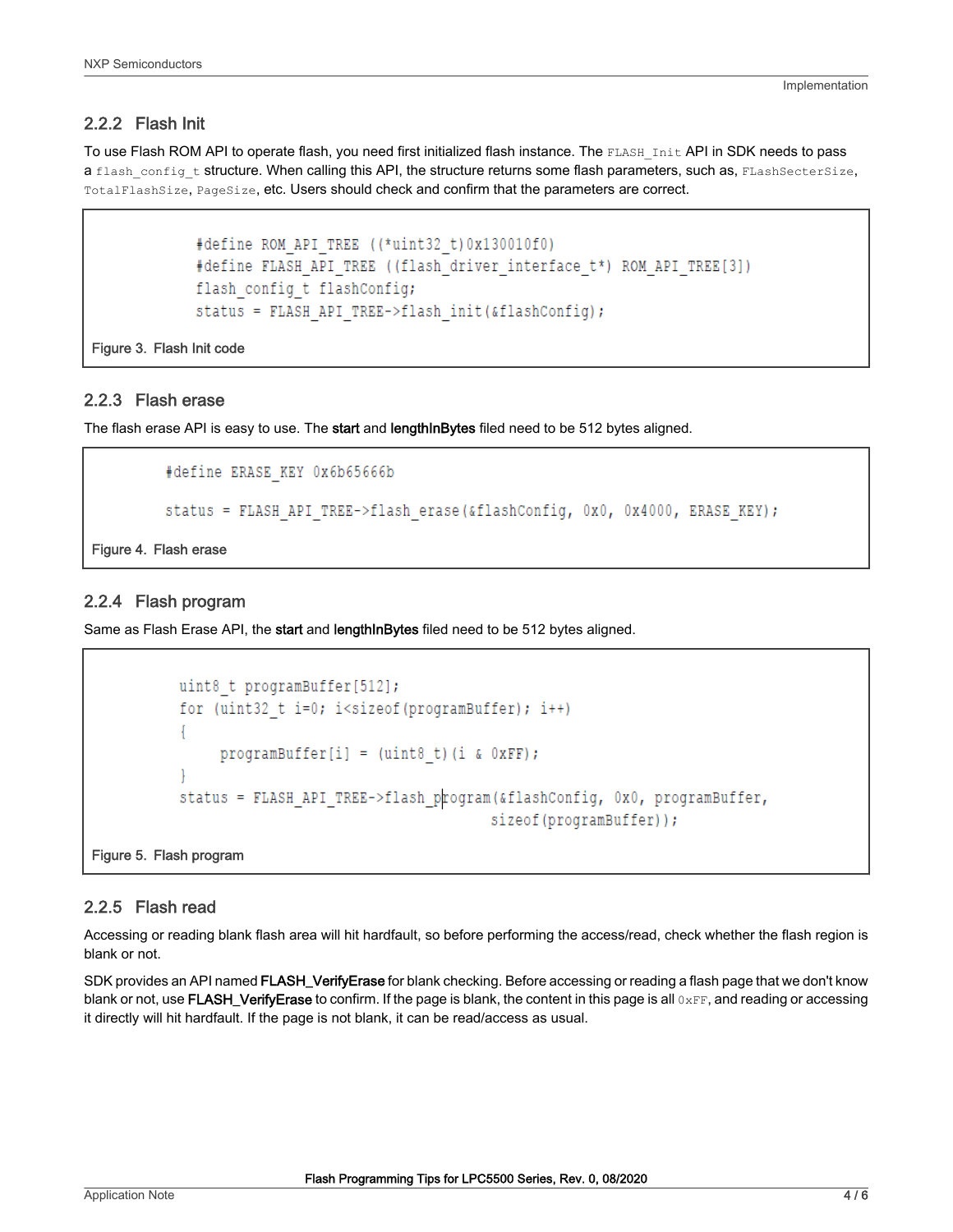Summary

```
status = FLASH_VerifyErase(&flashInstance, flash_addr, 512);
if (status == kStatus_Success)
€
    /* it's a erased flash, just return all 0xFF */
    memset(read_buf, 0xFF, sizeof(read_buf));
else
    /* flash not erased, AHB read */
    memcpy(read_buf, (void*)flash_addr, sizeof(read_buf));
```
Figure 6. Flash read

# 3 Summary

#### 3.1 Make sure core clock under 100 MHz when operating flash

All flash operations must be done when the core clock is under 100 MHz.

### 3.2 Caution on PFR region

Special caution needs to be taken when you operate last few pages near PFR. Do not perform a sector erase (erase 32 KB) of the last flash sector.

### 3.3 Using ROM API to erase/program flash

Use ROM API to access data flash and PFR. The flash register operation is not recommended because it's easy to erase PFR accidently.

### 3.4 Using ROM API: FLASH\_VerifyErase before read flash data to void Hardfault issue

Call FLASH\_VerifyErase before reading flash content. To make sure it's not an erased/empty page. Otherwise, it might trigger HardFault.

### 3.5 Align

ROM API: The start and lengthInBytes fileds of Flash\_Program and Flash\_Erase need to be page aligned.